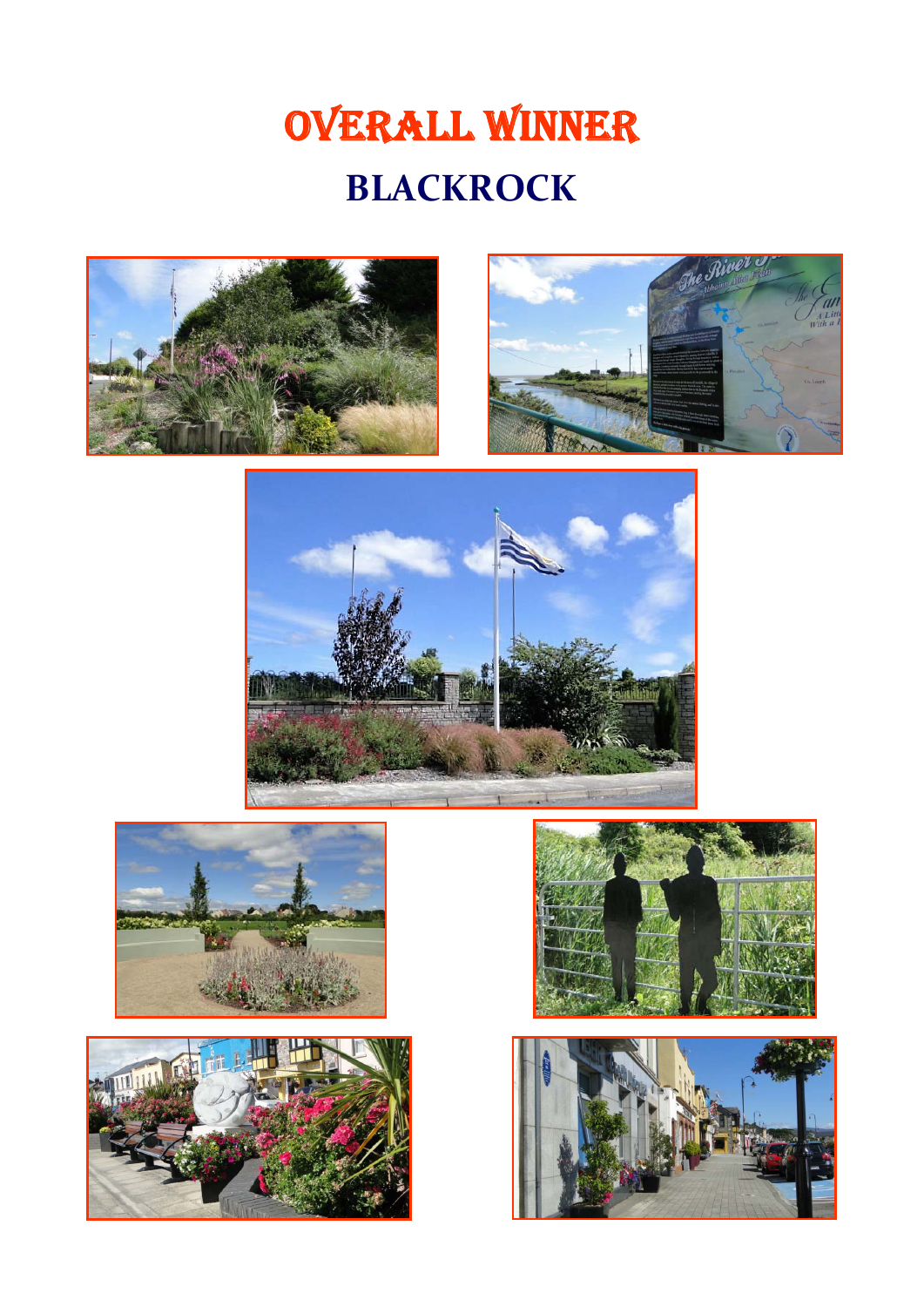#### **General Cleanliness**

It is difficult to put into words just how impressive your cleanliness rating is  $-$  it hits the visitor from entering to leaving the village that an exceptional standard of litter and weed management prevails throughout – 100% perfection! Lack of clutter is a feature of your presentation which adds to the neat and tidy appearance and the absence of overhead wirescape is admirable and also contributes to the fresh and crisp appearance. Not alone was the Bring Bank site spotlessly clean but it serves the dual purpose of an outdoor information centre on sustainable living as a result of the fantastic tableau of information signs and, of course, the information panels exhibiting the work of pupils from the Green Flag schools in the community.

### **Landscaping Works & Floral Displays**

Where do we start? The first 'Douze Points' go to the enchanting Blackrock Park where formal landscaping and wildlife provision are neatly intertwined to add to the amenity value provided by the playground, adult exercise equipment and multi‐use games amenity. The single colour pansies in planters at the entrance from the Car Park light up a formerly dark corner and the sound of flowing water as one enters is a therapeutic delight. The avenue of lime trees has delightful appeal and what a lovely idea to include local families in the tree planting programme which is a great way of giving them ownership of the wealth of trees that is now so apparent in the village. The provision of a sign acknowledging this is a lovely touch. Your superb biodiversity garden, intergenerational garden, cottage garden and medieval garden, among other planting schemes in the Park, give a nostalgic feel to your presentation and charmed the adjudicators immeasurably as it did the many butterflies that were fluttering from plant to plant in joyful abandon. The Sensory Garden, sitting comfortably on its elevated site, has compelling appeal and we can say, with upmost honesty, that its excellence in design, planting and maintenance is unequalled in the county. The irresistible splendour of lacecap hydrangea, pink poppies, cranesbill, geranium, roses, elephants ear, Siberian bugloss and purple snapdragon defies description with the enchanting picture completed by the beautifully painted seated area and elegant hornbeam trees that add an architectural dimension to this divine piece of landscaping. We cannot leave the Park without mentioning the fabulous wildflower area where vetches, poppies, thistles, feverfew and the quite rare corn marigold vie for attention in their willow surround enclosure. The composting demonstration site is an excellent amenity - everybody in Blackrock must be master composters by now given the practical examples and information signs on display. Your holistic approach to landscaping throughout the village is working a treat and illustrates the awareness that prevails to balance sustainable planting with bursts of summer colour despite the challenges posed by your salty seaside environment. The promenade was splendidly presented with just the right amount of seasonal colour from hanging baskets, which are gentle on the eye and blend beautifully with the sky and sea views without being over showy. The tubs along the tiered promenade wall are a delight with deep magenta, purple and white petunia sparkling in the sunshine. The gravelled bed in front of Centra has been refurbished with overgrown shrubs removed to give an understated but pristine outcome. The fingerpost signage attractively indicates local amenities/facilities and attention to detail here extends to specifying the time it takes to reach the various amenities. Deep pink roses are very much a feature of your landscaping and while they had gone slightly off bloom for our visit this year they nevertheless presented a charming and consistent approach which was further enhanced by your flags fluttering gently in the breeze. The Sun Dial, of course, is an iconic feature in the village and looked resplendent creating powerful impact highlighted as it is by a combination of permanent and seasonal colour. The Bradán sculpture is another arresting feature set in an exquisite shrub bed that highlights it to perfection.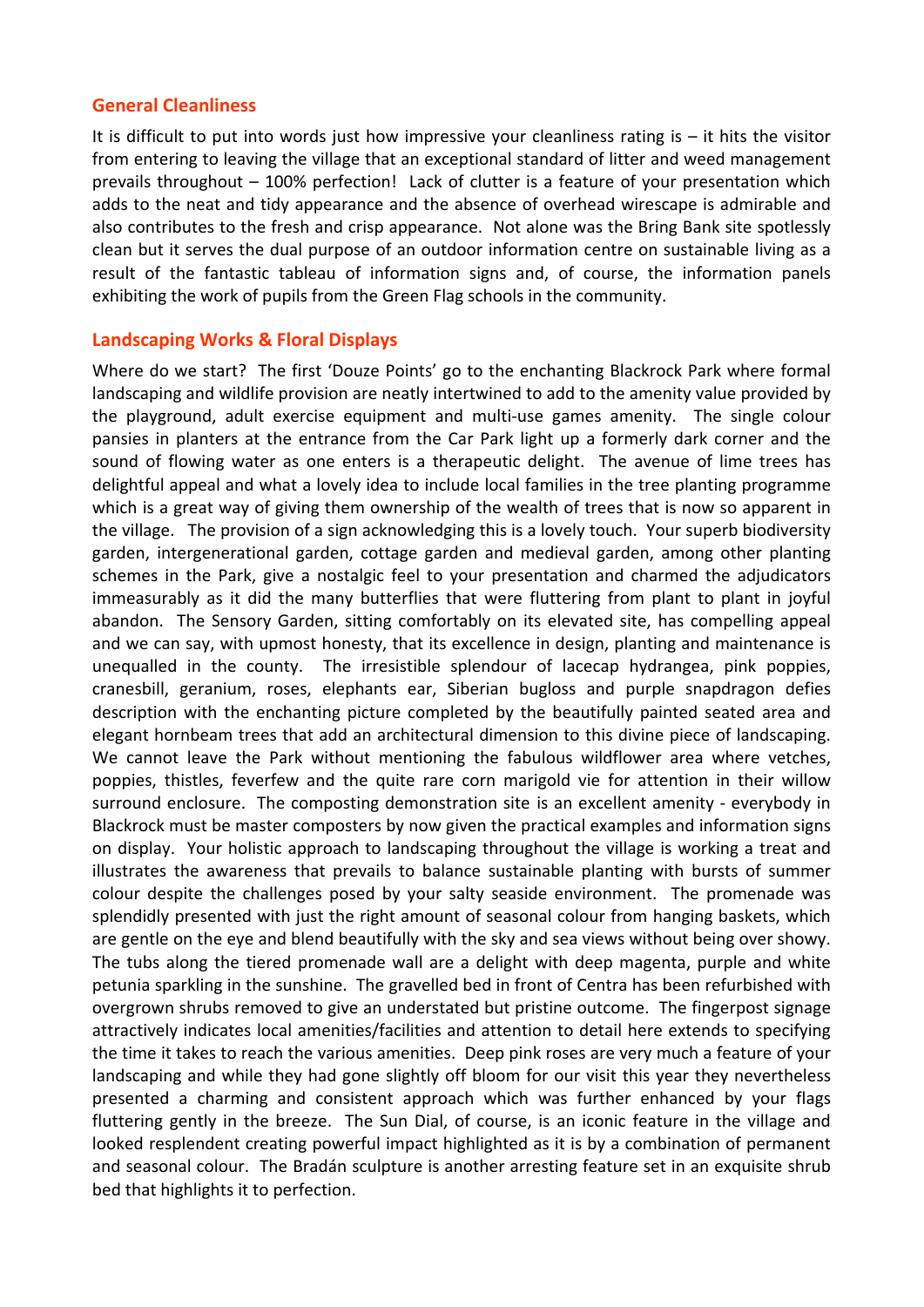The beach was idyllic on adjudication day with children playing in the sand to the backdrop of the mountain vista, the views of which are made more accessible to the visitor by your conveniently placed telescope in its lovely seated area. Information panels along the promenade highlight the variety of flora and fauna in your marine environment. The new Heritage Plaque on the Credit Union is a wonderful if sobering addition to your heritage trail as one reflects on the young life lost in the Mary Stoddard disaster. The new fingerpost sign at the entrance to the Fane River Walk entices the visitor to stroll along "A little river with a big Punch" where a number of swans were swimming elegantly on the peaceful river whose estuary was swarming with further swan life. What a lovely natural environment where cattle can graze uninterrupted on the other side of the river while the human visitor enjoys a leisurely walk taking in the view and admiring your lovely signage and silhouette features. Hamilton Marsh, with its new gravelled pathway, was glowing on the day of our visit. You have so many landscaped areas, so many treats for the visitor and such a huge workload, under this category, executed to perfection, that we simply couldn't mention all the delights experienced during our visit or this report would be as long as Tolstoy's War and Peace (it nearly is!!) so please don't be offended if we haven't managed to comment on some of your staggering range of projects.

## **Appearance of Approach Roads**

We first of all must say that your decision not to cut grass verges too severely on approach roads is an excellent one and choosing to trim the outer road edge and leave the inner edge as a wildlife friendly habitat is an example of best practise - your sparkling new Wild for Wildlife signage explaining your rationale perfectly and providing added interest on approach roads. While they wouldn't suit all locations your entrance beds prove it doesn't always have to be about colour – the seaside themed beds are a perfect introduction to the delights that lie ahead with wonderful movement of grasses and charming planting of angels fishermans rod, catmint, penstemon and agapanthus, among others, creating a lovely sense of arrival that is further highlighted by the Blackrock Flag flying high at all entrances. Silhouettes on field gates are another charming presentation of approach roads.

### **Individual Contribution – Residential/Business**

The Beautiful Blackrock campaign has no doubt created friendly rivalry among estates, residential properties and retail premises and has resulted in the ever improving performance under this heading which was so evident once again this year. All properties along Main Street are now contributing very well with a number of real show stoppers! The Bay View delivered its usual WOW factor performance with its radiant façade highlighted by clipped box in ground level planters and creeping jenny stealing the show in displays at upper level. The Brake looked sublime on adjudication day ‐ not only did the well painted façade catch the eye in its own right but it was beautifully embellished with profuse summer colour at both levels that complemented the flags waving gently in the breeze. The Neptune looked terrific with its elegant colour scheme, exuberant window boxes along the front and vivacious hanging baskets to add cheer to the portion of the building along Sandy Lane. The butchers shop has toned down somewhat in terms of advertising which was not as overwhelming as a number of years ago. The renamed Uncle Tom's Cabin (back to its origins!) caught the eye with large wooden planters overflowing with dashing nasturtiums. The Black Wok was looking its best with its classic shop front adorned with window boxes of deep pink and purple petunias while Blackrock Flowers caught the eye with fantastic window boxes of blood red geraniums.